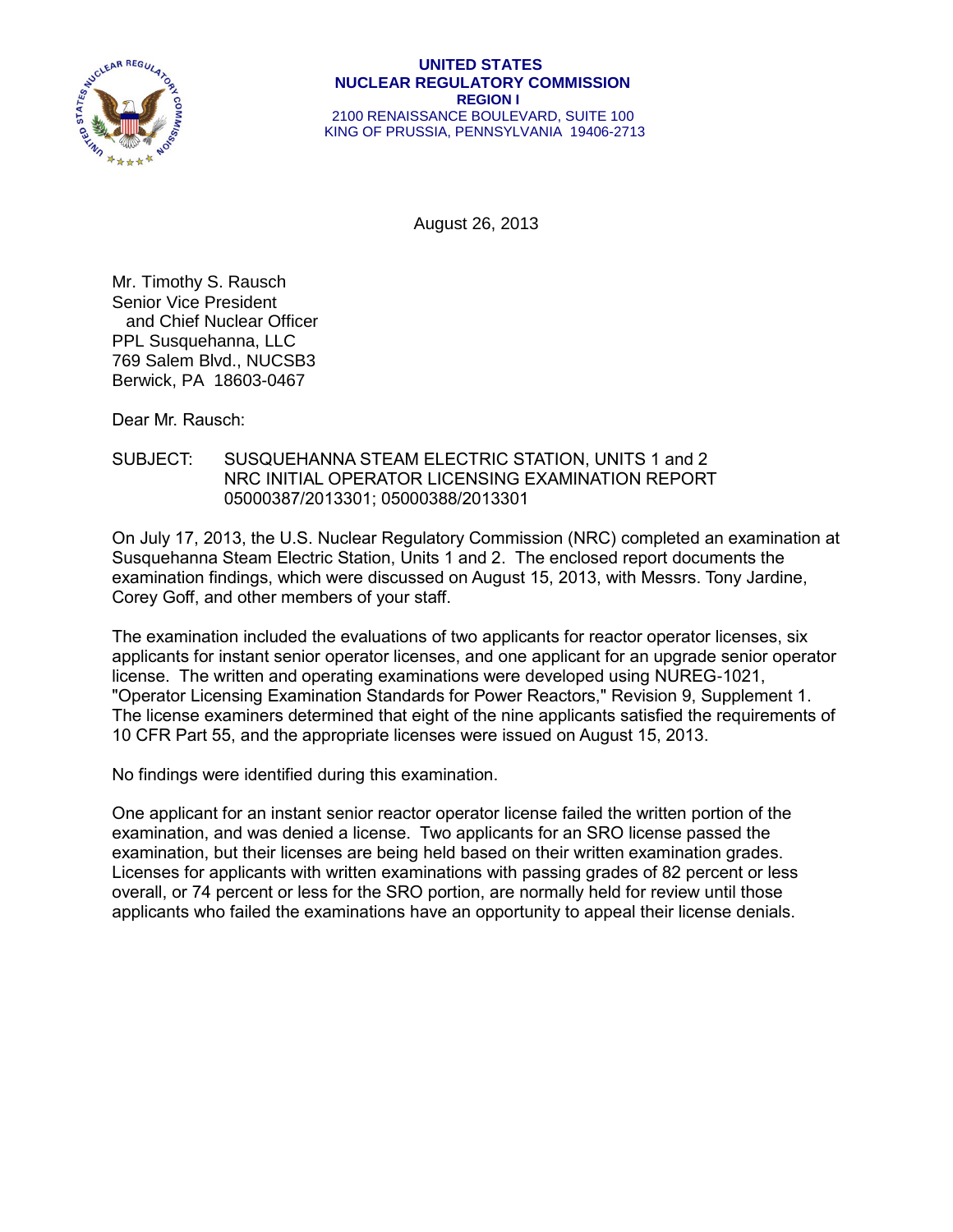#### T. S. Rausch 2

In accordance with 10 CFR 2.390 of the NRC's "Rules of Practice," a copy of this letter and its enclosure will be available electronically for public inspection in the NRC Public Document Room or from the Publicly Available Records (PARS) component of NRC's document system Agencywide Documents Access and Management System (ADAMS). ADAMS is accessible from the NRC Web site at<http://www.nrc.gov/reading-rm/adams/web-based.html> (the Public Electronic Reading Room).

Sincerely,

#### **/RA/**

Donald E. Jackson, Chief Operations Branch Division of Reactor Safety

Enclosure: NRC Initial Operator Licensing Examination Report 05000387&388/2013301 w/Attachment: Supplemental Information

cc w/encl: Distribution via ListServ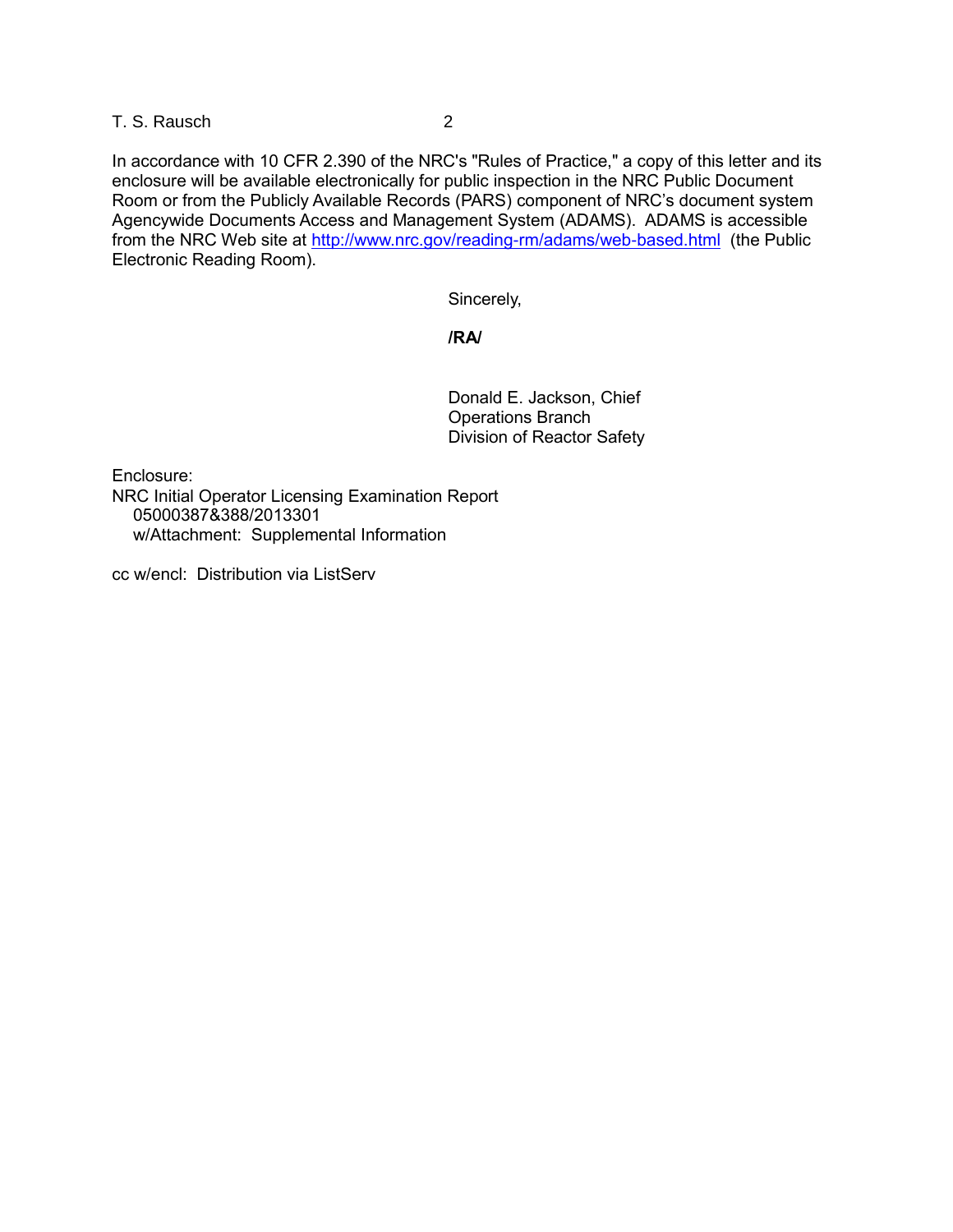T. S. Rausch 2

In accordance with 10 CFR 2.390 of the NRC's "Rules of Practice," a copy of this letter and its enclosure will be available electronically for public inspection in the NRC Public Document Room or from the Publicly Available Records (PARS) component of NRC's document system Agencywide Documents Access and Management System (ADAMS). ADAMS is accessible from the NRC Web site at<http://www.nrc.gov/reading-rm/adams/web-based.html>(the Public Electronic Reading Room).

Sincerely,

#### **/RA/**

Donald E. Jackson, Chief Operations Branch Division of Reactor Safety

Enclosure: NRC Initial Operator Licensing Examination Report 05000387&388/2013301 w/Attachment: Supplemental Information

cc w/encl: Distribution via ListServ

DOCUMENT NAME: G:\DRS\Operations Branch\DAntonio\Exam 13-SUSQ July 13 (U01868)\EXAM REPORT.docx

#### **ADAMS PKG: ML12347A266 ADAMS ACCESSION NUMBER: ML13238A315**

| ☑ SUNSI Review |            | <b>Ø</b> Non-Sensitive |             | ☑ Publicly Available |  |
|----------------|------------|------------------------|-------------|----------------------|--|
| <b>OFFICE</b>  | RI/DRS     | RI/DRS                 | RI/DRS      |                      |  |
| <b>NAME</b>    | CBixler/CB | JD'Antonio/JD          | DJackson/DJ |                      |  |
| <b>DATE</b>    | 08/26/2013 | 08/26 /2013            | 08/26 /2013 |                      |  |

OFFICIAL RECORD COPY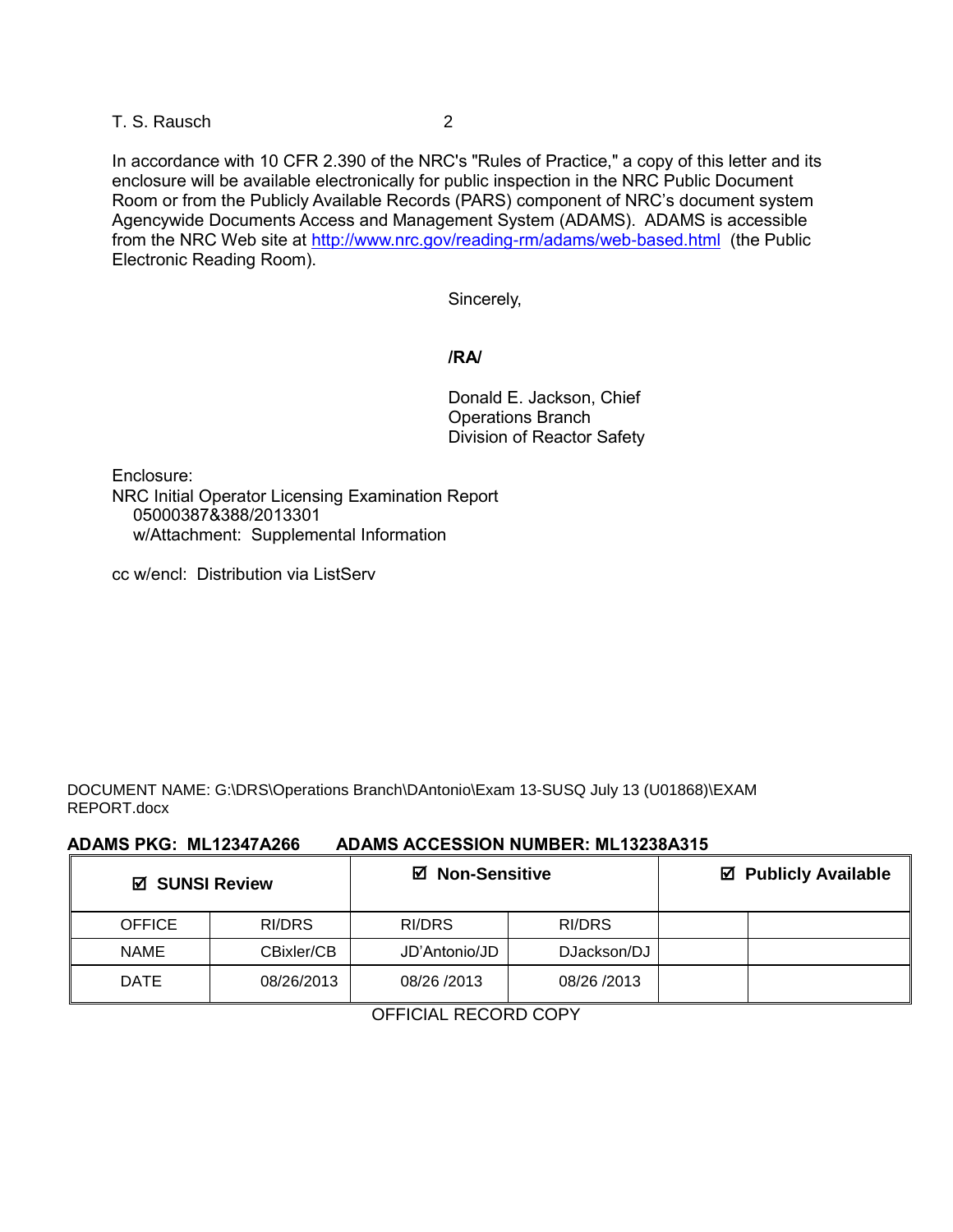## **U.S. NUCLEAR REGULATORY COMMISSION REGION I**

| Dockets:     | 50-387, 50-388                                                                                                                                                                                                                  |
|--------------|---------------------------------------------------------------------------------------------------------------------------------------------------------------------------------------------------------------------------------|
| Licenses:    | NPF-14, NPF-22                                                                                                                                                                                                                  |
| Report:      | 05000387/2013301; 05000388/2013301                                                                                                                                                                                              |
| Licensee:    | PPL Susquehanna, LLC                                                                                                                                                                                                            |
| Facility:    | Susquehanna Steam Electric Station, Units 1 and 2                                                                                                                                                                               |
| Location:    | 769 Salem Blvd., NUCSB3<br>Berwick, PA 18603-0467                                                                                                                                                                               |
| Dates:       | 7/8/2013 - 7/12/2013 (Operating Test Administration)<br>7/17/2013 (Written Examination Administration)<br>7/26/2013 (Licensee Submitted Post Exam Package)<br>8/1/2013 (NRC Examination Grading)<br>8/15/2013 (Licenses Issued) |
| Examiners:   | Joseph M. D'Antonio, Senior Operations Engineer, Chief Examiner<br>Peter Presby, Senior Operations Engineer<br>Tom Dunn, Operations Engineer<br>Manan Patel, Operations Engineer                                                |
| Approved By: | Donald E. Jackson, Chief<br><b>Operations Branch</b><br>Division of Reactor Safety                                                                                                                                              |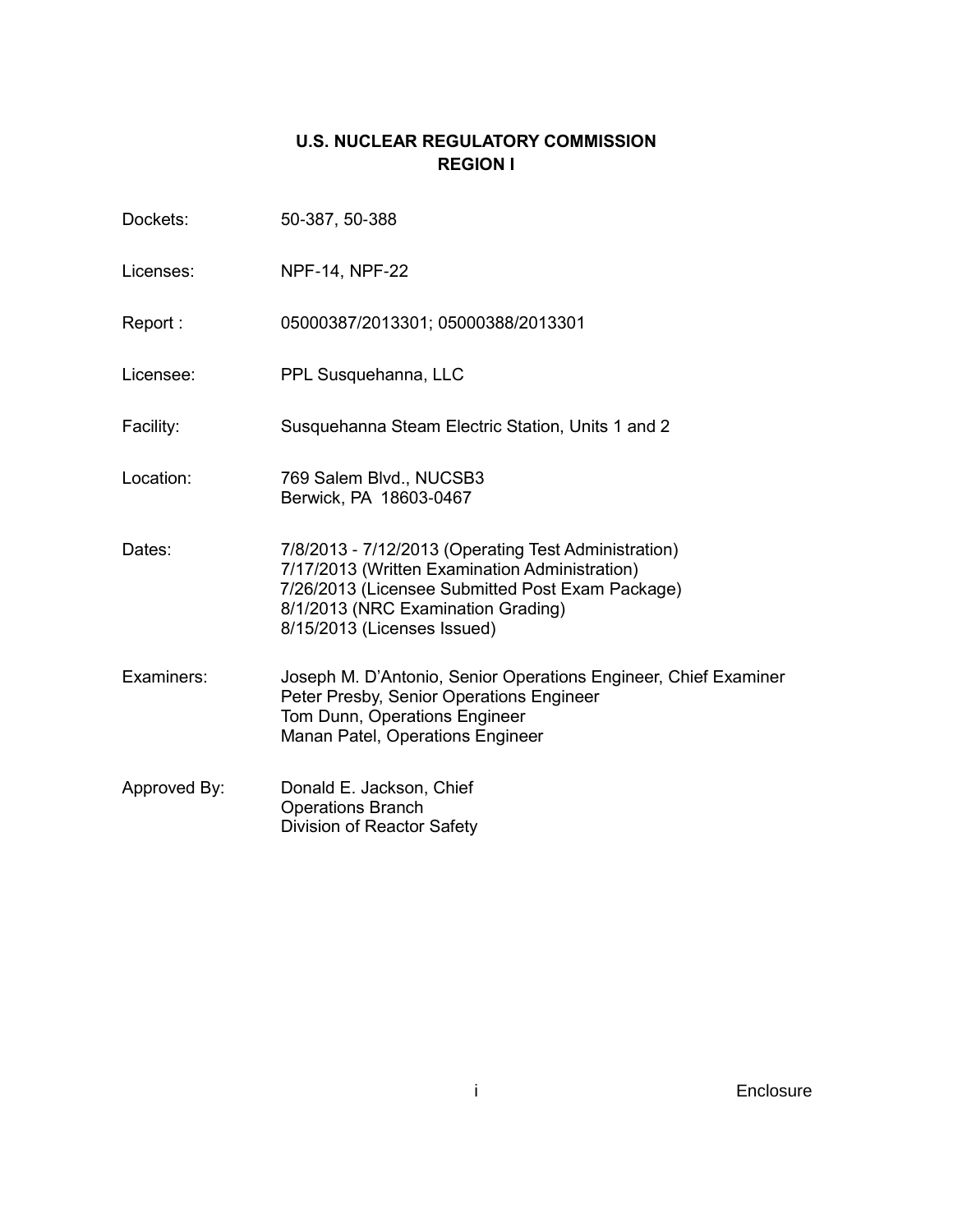#### **SUMMARY OF FINDINGS**

ER 05000387/2013301; 05000388/2013301; 7/8/2013 - 8/15/2013; Susquehanna Steam Electric Station, Units 1 and 2; Initial Operator Licensing Examination Report.

NRC examiners evaluated the competency of two applicants for reactor operator licenses, six applicants for instant senior operator licenses and one applicant for upgrade senior operator licenses at Susquehanna Steam Electric Station, Units 1 and 2. The facility licensee developed the examinations using NUREG-1021, "Operator Licensing Examination Standards for Power Reactors," Revision 9, Supplement 1. The written examination was administered by the facility on July 17, 2013. NRC examiner administered the operating tests on July 8 -12, 2013. The license examiners determined that eight of the nine applicants satisfied the requirements of 10 CFR Part 55, and the appropriate licenses have been issued.

#### A. NRC-Identified and Self-Revealing Findings

No findings were identified.

B. Licensee-Identified Violations

None.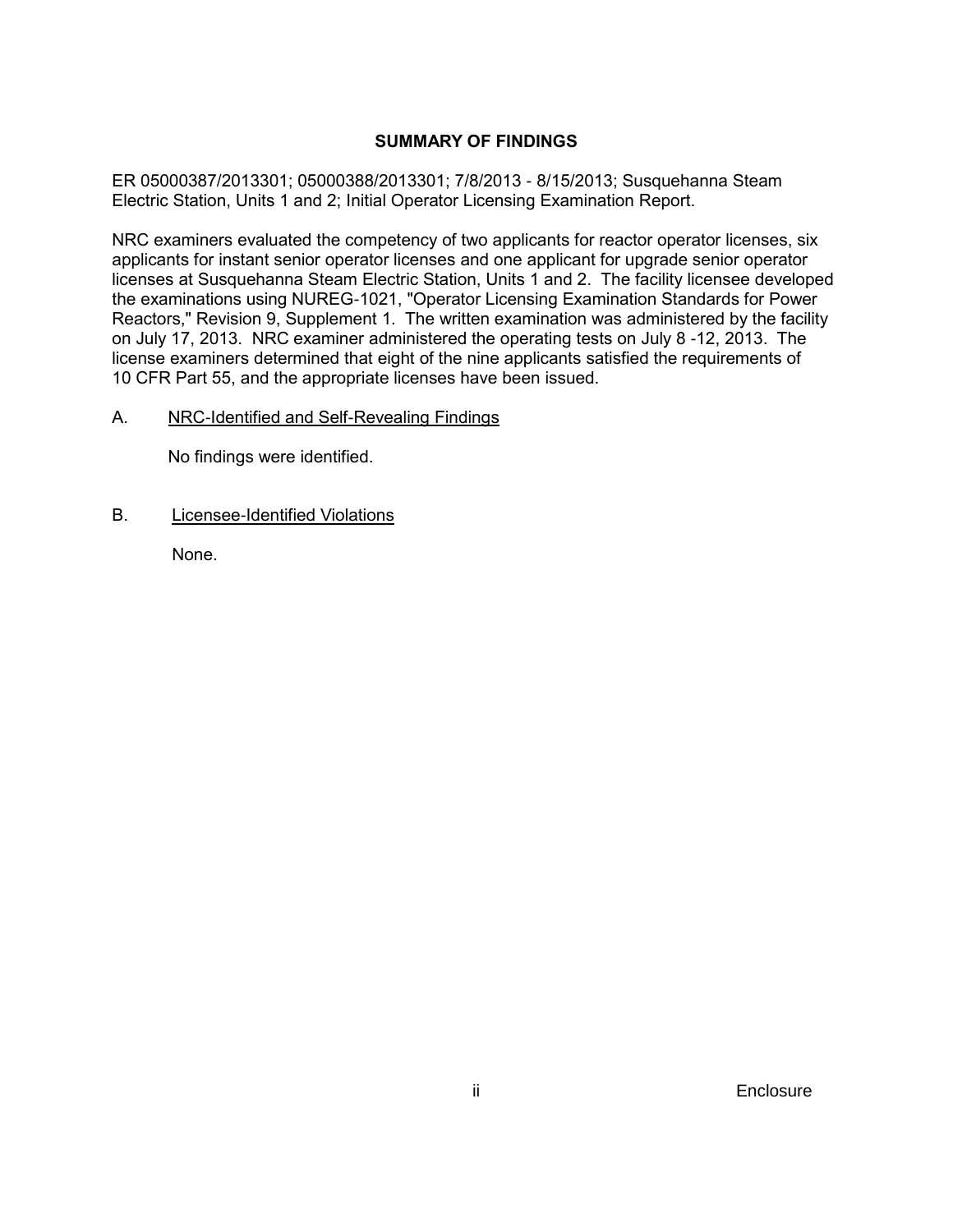#### **REPORT DETAILS**

#### 4. OTHER ACTIVITIES (OA)

#### 4OA5 Other Activities (Initial and Retake Operator License Examination)

#### .1 License Applications

a. Scope

The NRC examiners reviewed all nine license applications submitted by the licensee to ensure the applications reflected that each applicant satisfied relevant license eligibility requirements. The applications were submitted on NRC Form 398, "Personal Qualification Statement," and NRC Form 396, "Certification of Medical Examination by Facility Licensee." The examiners also audited all of the license applications in detail to confirm that they accurately reflected the subject applicant's qualifications. This audit focused on the applicant's experience and on-the-job training, including control manipulations that provided significant reactivity changes.

b. Findings

No findings were identified.

#### .2 Operator Knowledge and Performance

a. Examination Scope

On July 17, 2013, the licensee proctored the administration of the written examinations to all nine applicants. The licensee staff graded the written examinations, analyzed the results, and presented their analysis to the NRC on July 26, 2013.

The NRC examination team administered the various portions of the operating examination to all nine applicants from July 8 - July 12, 2013. The two applicants for reactor operator licenses participated in two dynamic simulator scenarios, in a control room and facilities walkthrough test consisting of eleven system tasks, and an administrative test consisting of four administrative tasks. The six applicants seeking an instant senior operator license participated in three dynamic simulator scenarios, a control room and facilities walkthrough test consisting of ten system tasks, and an administrative test consisting of five administrative tasks. The one applicant for an upgrade senior operator license participated in two dynamic simulator scenarios, a control room and facilities walkthrough test consisting of five system tasks, and an administrative test consisting of five administrative tasks.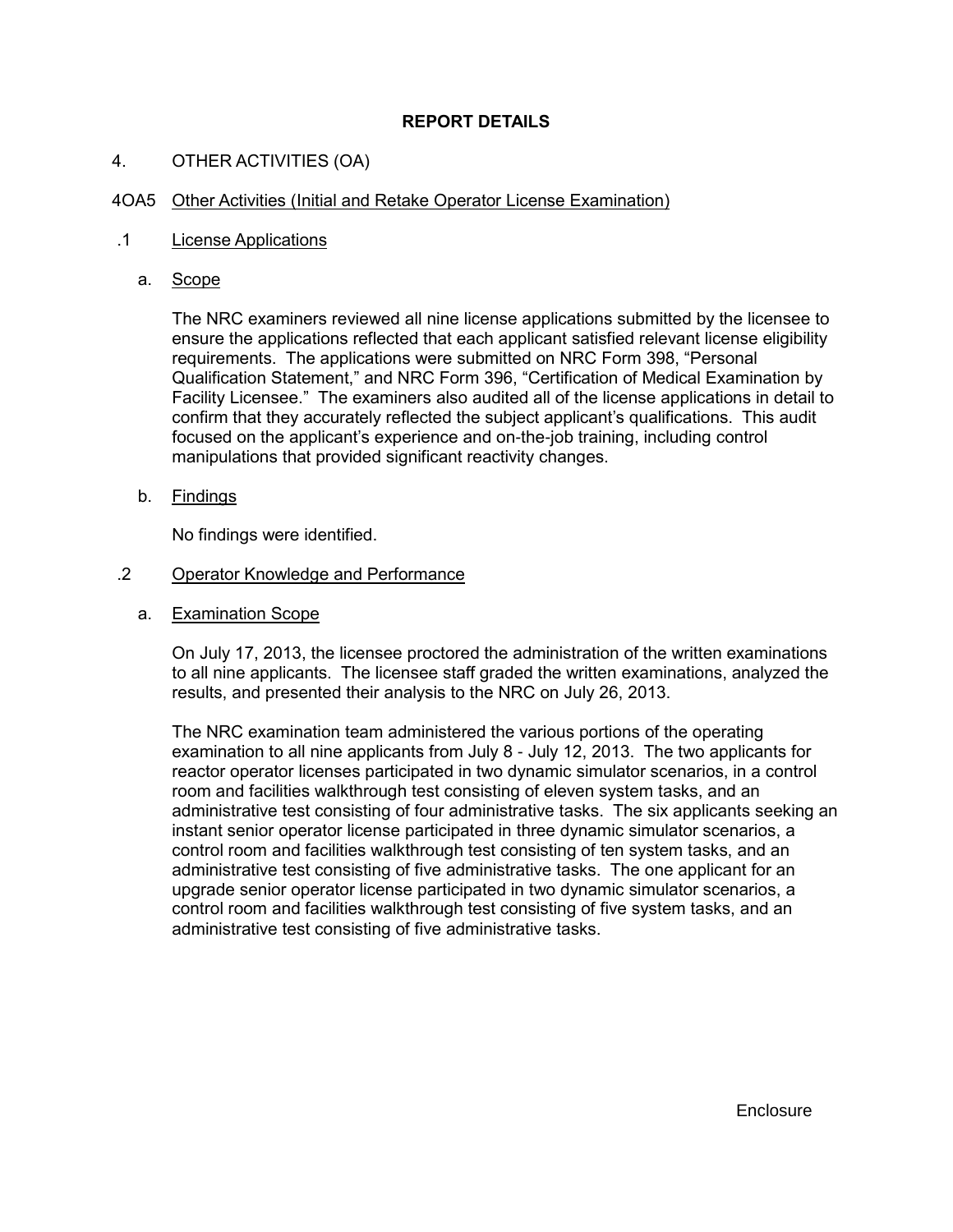#### b. Findings

All nine of the applicants passed all parts of the operating test. One senior reactor operator applicant failed the written examination. For the written examinations, the reactor operator applicants' average score was 84 percent and ranged from 80 to 88 percent, the senior operator applicants' average score was 85.56 percent and ranged from 78.78 to 94.94 percent. The overall written examination average was 85.21 percent. The text of the examination questions, the licensee's examination analysis, and the licensee's post-examination comments may be accessed in the ADAMS system under the accession numbers noted in Attachment 1.

The NRC examiners completed the final grading of the written examination on August 1, 2013, and conducted a review of each missed question to determine the accuracy and validity of the examination questions. The text of the examination questions, the licensee's examination analysis, and the licensee's post-examination comments may be accessed in the ADAMS system under the accession numbers noted in the attachment.

Chapter ES-403 and Form ES-403-1 of NUREG 1021 require the licensee to analyze the validity of any written examination questions that were missed by half or more of the applicants. The licensee conducted this performance analysis for all questions that met these criteria and submitted the analysis to the chief examiner.

The licensee submitted post-examination comments for three questions on July 26, 2013. The NRC reviewed the facility's post-exam comment submittal package and evaluated facility recommendations. The key answer was changed on Question 91 from "D" to "C"; the NRC did not accept both "D" and "C" as correct. Question 87 was deleted from both the RO and SRO exams. Two correct answers "B" and "C" were accepted for question 21. The text of the examination questions, the licensee's examination analysis, and the licensee's post-examination comments with the NRC resolutions may be accessed in the ADAMS system under the accession numbers noted in the Attachment 1.

Note: In accordance with current NRC policy the release of this written examination will be delayed for two years.

#### .3 Initial Licensing Examination Development

#### a. Examination Scope

The facility licensee developed the examinations in accordance with NUREG-1021, Revision 9, Supplement 1. All licensee facility training and operations staff involved in examination preparation and validation were listed on a security agreement. The facility licensee submitted both the written and operating examination outlines on February 16, 2013. The chief examiner reviewed the outlines against the requirements of NUREG-1021, and provided comments to the licensee. The facility licensee submitted the draft examination package on April 6, 2013. The chief examiner reviewed the draft

**Enclosure**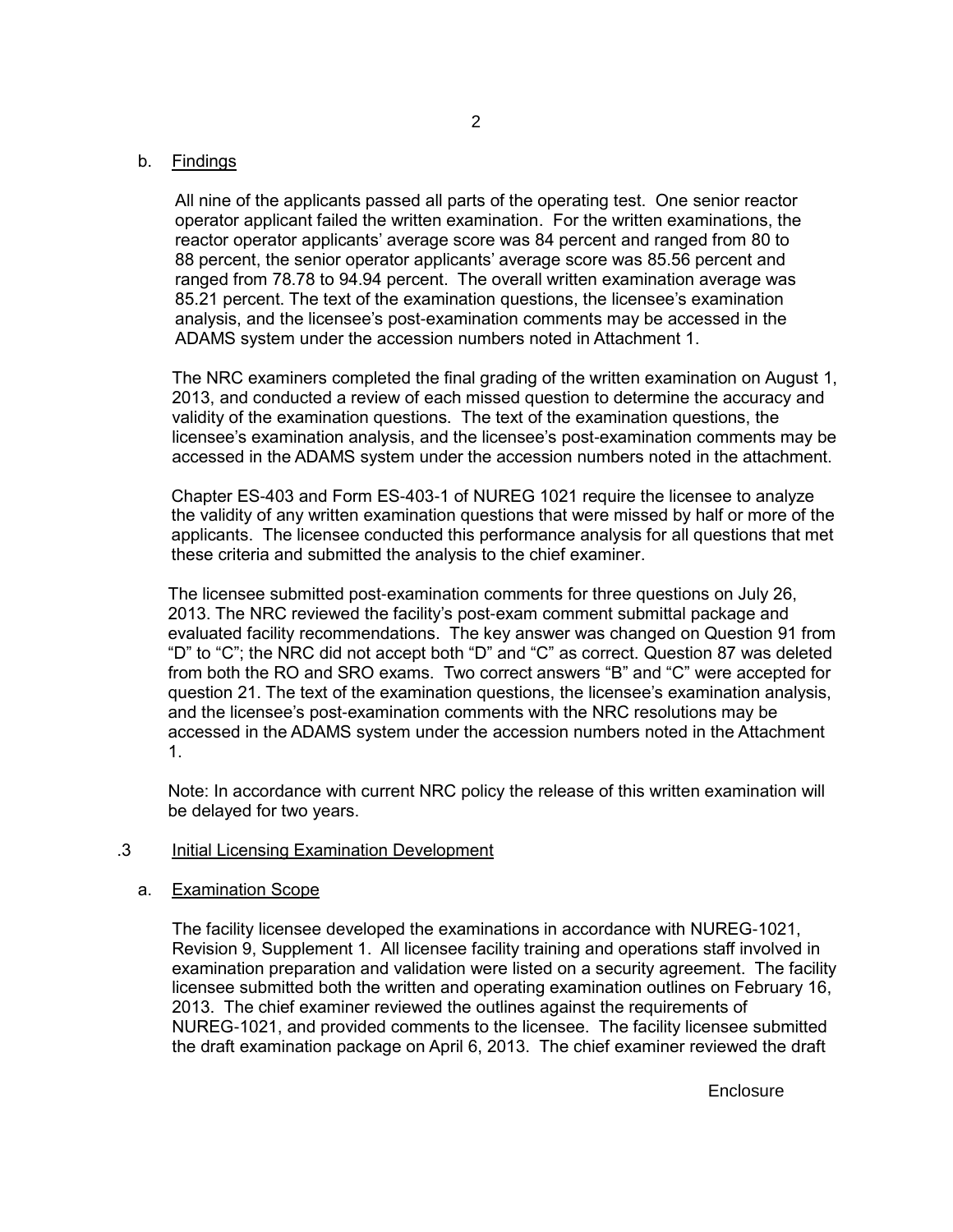examination package against the requirements of NUREG-1021, and provided comments to the licensee. The NRC conducted an onsite validation of the operating examinations and provided further comments during the week of May 28, 2013. The licensee satisfactorily completed comment resolution prior to the administration of the examination.

b. Findings

The NRC approved the initial examination outline and advised the licensee to proceed with the operating examination development.

The examiners determined that the written and operating examinations initially submitted by the licensee were within the range of acceptability expected for a proposed examination.

No findings were identified.

#### .4 Simulation Facility Performance

a. Examination Scope

The examiners observed simulator performance with regard to plant fidelity during the examination validation and administration.

b. Findings

No findings were identified.

#### .5 Examination Security

a. Examination Scope

The examiners reviewed examination security for examination development and during both the onsite preparation week and examination administration week for compliance with NUREG-1021 requirements. Plans for simulator security and applicant control were reviewed and discussed with licensee personnel.

b. Findings

No findings were identified.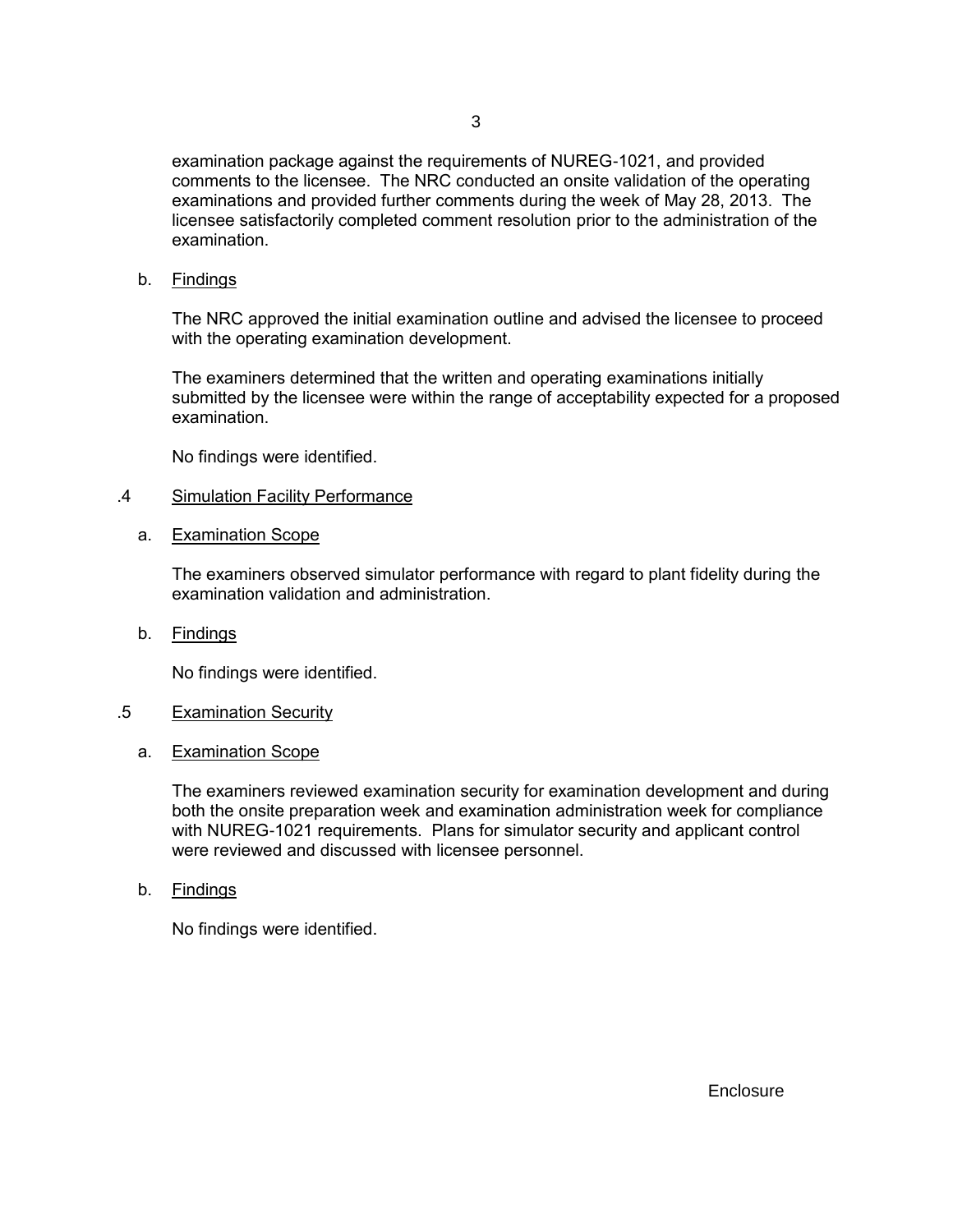#### 4OA6 Meetings, Including Exit

The chief examiner presented the examination results to Mr. Tony Jardine, Manager, Nuclear Operations, and other members of the licensee's management staff on August 15, 2013. The licensee acknowledged the findings presented.

The licensee did not identify any information or materials used during the examination as proprietary.